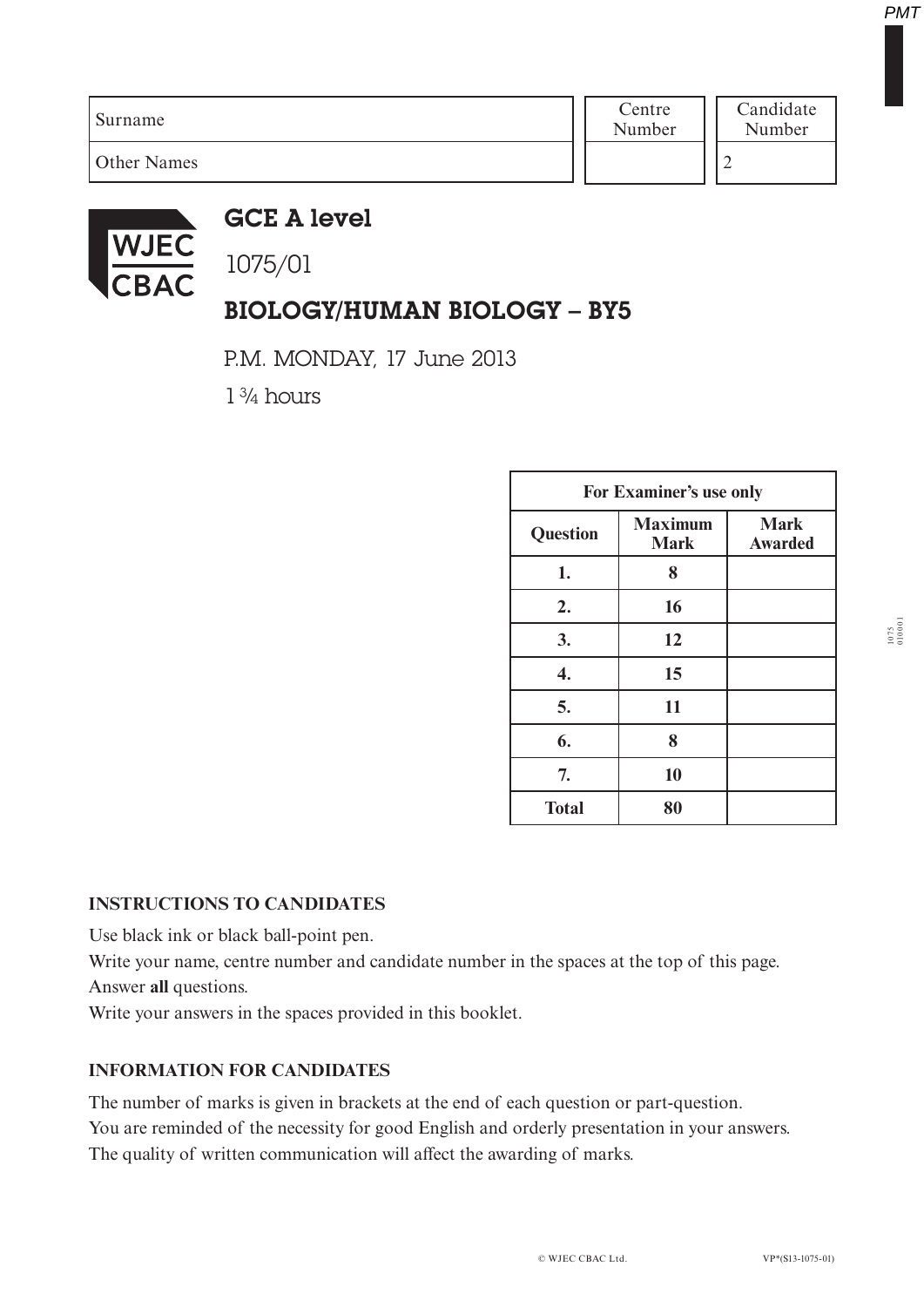| 1. |     | Distinguish between the following pairs of biological terms. | Examiner<br>only |
|----|-----|--------------------------------------------------------------|------------------|
|    | (a) | seminiferous tubule and seminal vesicle;<br>$[2]$            |                  |
|    |     |                                                              |                  |
|    |     |                                                              |                  |
|    | (b) | DNA ligase and DNA polymerase;<br>$[2]$                      |                  |
|    |     |                                                              |                  |
|    |     |                                                              |                  |
|    | (c) | gene and allele;<br>$[2]$                                    |                  |
|    |     |                                                              |                  |
|    |     |                                                              |                  |
|    | (d) | primary succession and secondary succession.<br>$[2]$        |                  |
|    |     |                                                              |                  |
|    |     |                                                              |                  |
|    |     |                                                              |                  |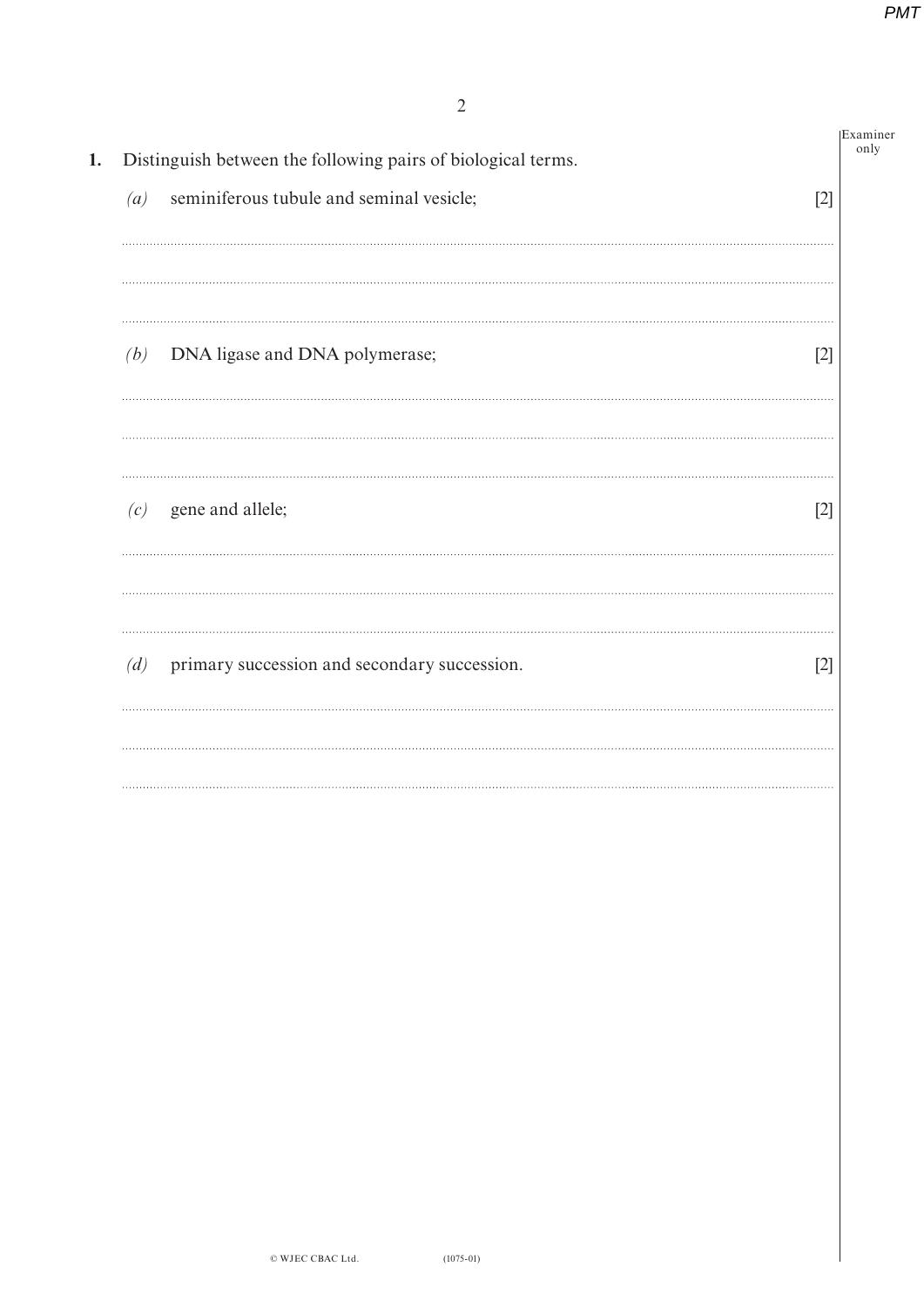

1075 010003

## **BLANK PAGE**

3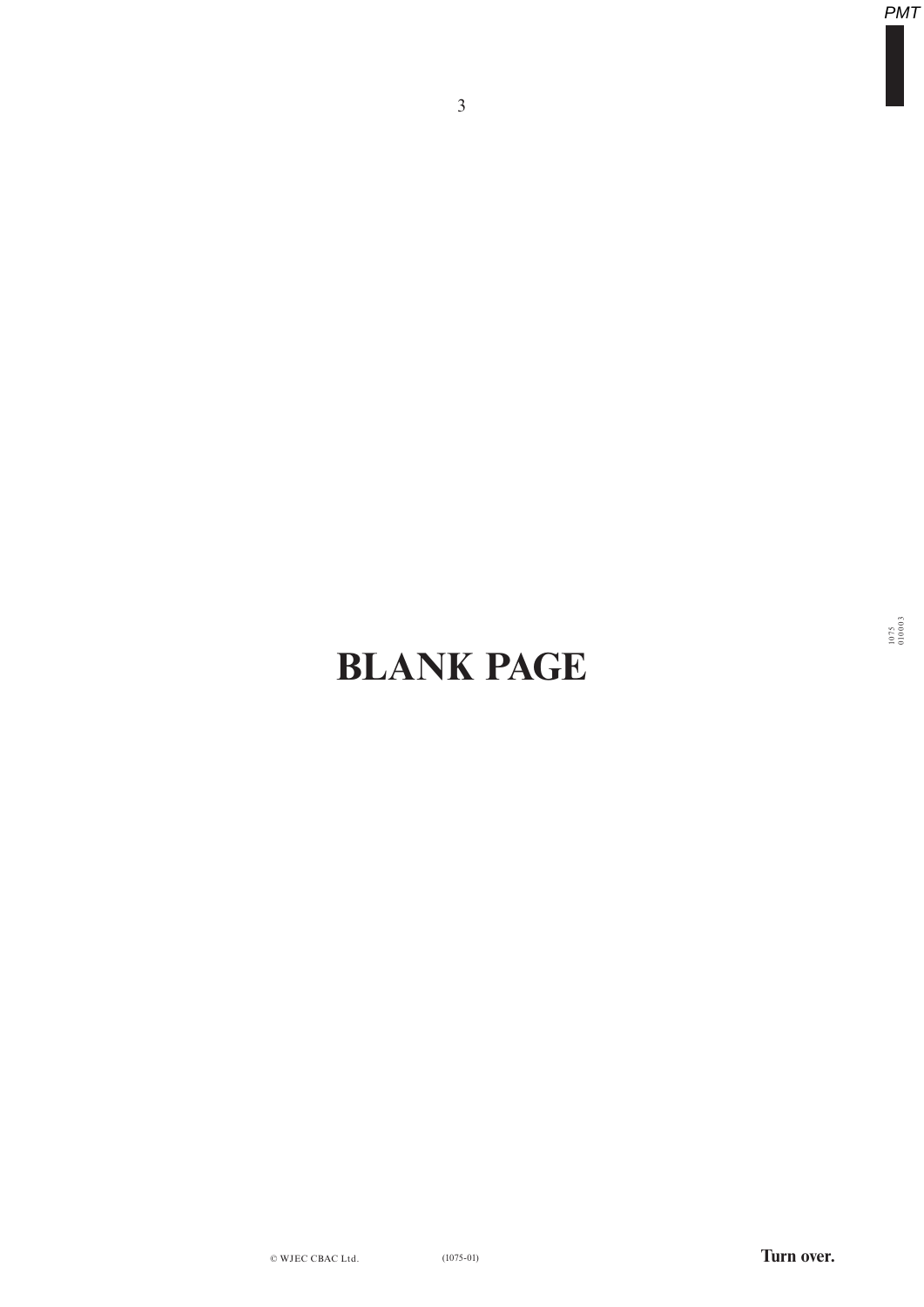Examiner

**2.** The Grand Banks is an area of sea off the coast of Newfoundland in Canada. It was once one of the most productive fishing grounds in the world for Atlantic cod. only

4

The cod was fished heavily for about 50 years.

About 60% of the total cod population of reproductive age was harvested annually.

Cod fishing in the Grand Banks was closed in 1992 but by then the population was less than 1% of what it had been.

Cod grow evenly throughout their life.

The cod that remained when fishing was finally closed were much smaller and grew more slowly than the cod that lived in the Grand Banks several decades previously.



**Graph to show the median age of cod at sexual maturity in the same location during the time of heaviest fishing.**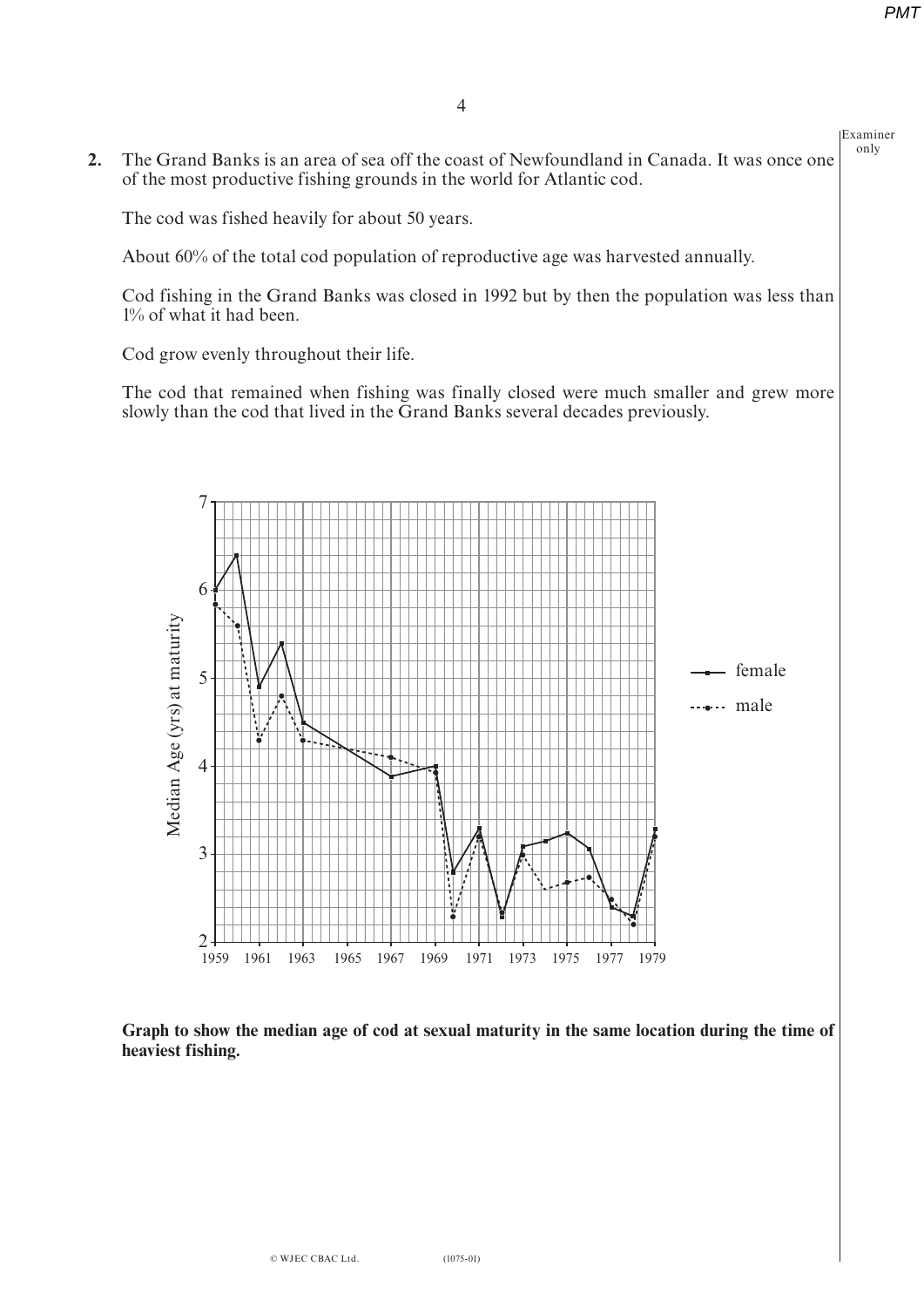1075 010005

Examiner only *(a)* (i) Use the information provided opposite and your own knowledge of natural selection to describe and explain how the phenotype of the cod has changed since 1960. [5] (ii) The cod fisheries have been closed for nearly 20 years but there has been little change in the phenotype and no population recovery. Suggest why there has been little change in the phenotype and no population recovery. [3]

**Turn over.**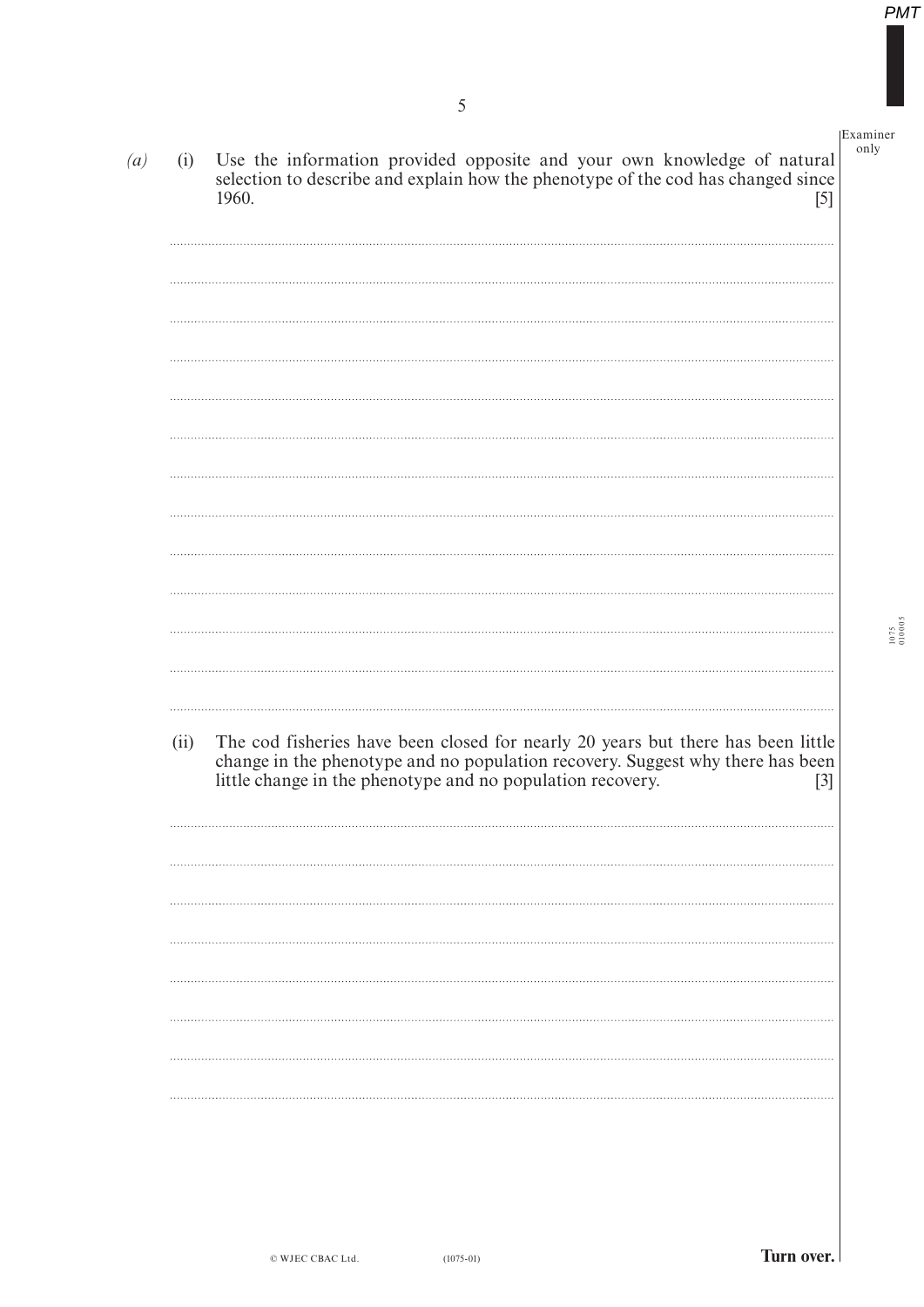|   | I |    |  |
|---|---|----|--|
|   | ٦ |    |  |
| ĉ |   | š  |  |
|   | v | ۰, |  |
|   |   |    |  |

| (b) |      | Other than restricting the mesh size of nets, give two other methods which are used to<br>prevent overfishing.<br>$[2]$               |
|-----|------|---------------------------------------------------------------------------------------------------------------------------------------|
| (c) | (i)  | One solution to overfishing is aquaculture or fish farming.<br>Give two problems associated with producing fish in this way.<br>$[2]$ |
|     |      |                                                                                                                                       |
|     | (ii) | Wild trout are diploid (2n). Some trout used in fish farming are triploid (3n).<br>Suggest why triploid trout are infertile.<br>[4]   |
|     |      |                                                                                                                                       |
|     |      |                                                                                                                                       |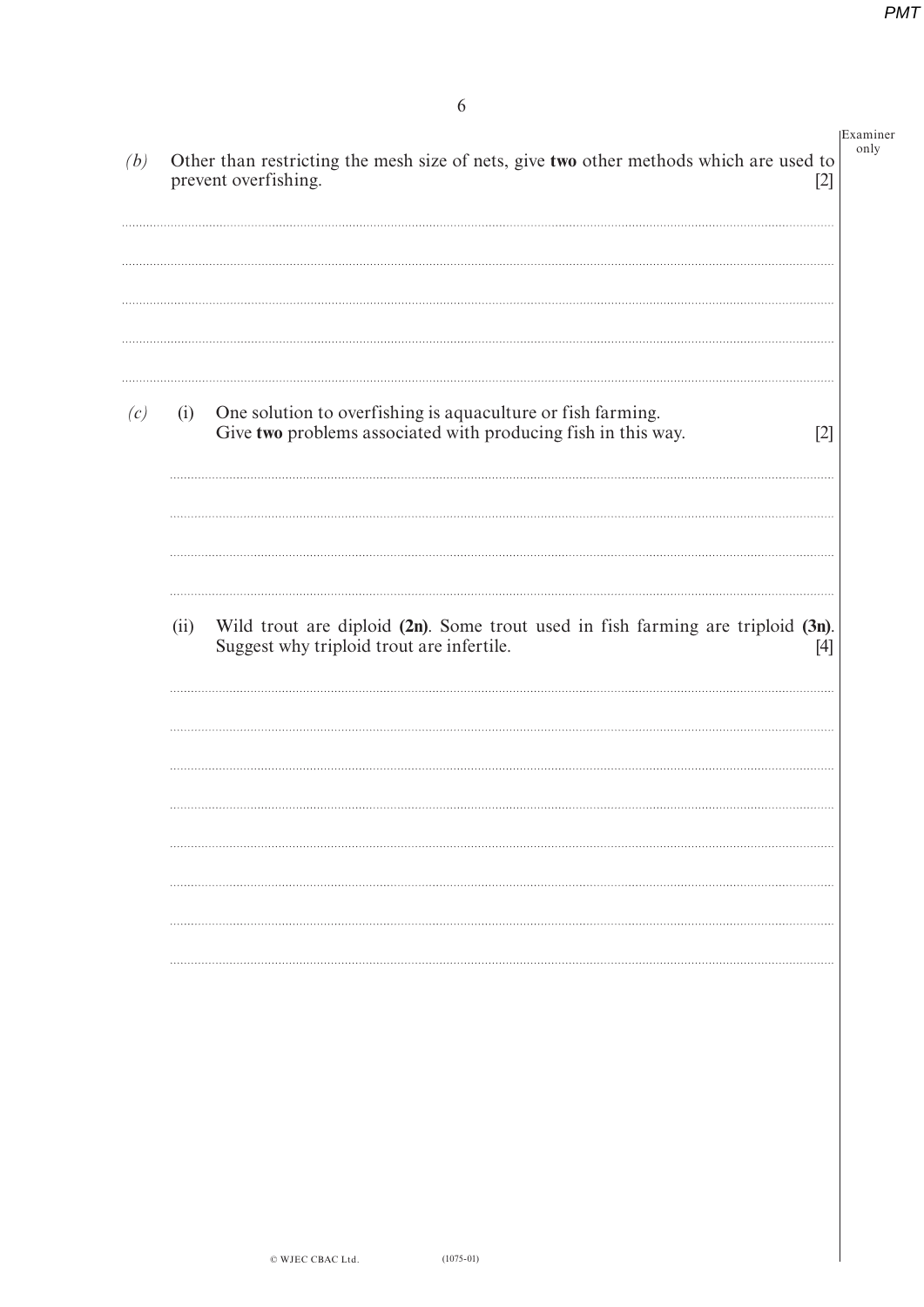1075 010007

|                        | What is meant by the term 'sex linkage'?                                  | $[1]$                                                                                                                                                                                                                                                            |
|------------------------|---------------------------------------------------------------------------|------------------------------------------------------------------------------------------------------------------------------------------------------------------------------------------------------------------------------------------------------------------|
|                        | for the allele which causes haemophilia.                                  | Complete the following genetic diagram to show how parents who did not suffer<br>from haemophilia, could have a son with haemophilia but also other children who did not suffer from haemophilia. Use the symbols $X^H$ for the normal allele and $X^h$<br>$[4]$ |
| Phenotype of parents   | Normal male                                                               | Normal female                                                                                                                                                                                                                                                    |
| Genotype of parents    |                                                                           |                                                                                                                                                                                                                                                                  |
| Genotype of gametes    |                                                                           |                                                                                                                                                                                                                                                                  |
|                        |                                                                           |                                                                                                                                                                                                                                                                  |
|                        |                                                                           |                                                                                                                                                                                                                                                                  |
|                        |                                                                           |                                                                                                                                                                                                                                                                  |
|                        |                                                                           |                                                                                                                                                                                                                                                                  |
|                        |                                                                           |                                                                                                                                                                                                                                                                  |
|                        |                                                                           |                                                                                                                                                                                                                                                                  |
|                        |                                                                           |                                                                                                                                                                                                                                                                  |
|                        |                                                                           |                                                                                                                                                                                                                                                                  |
|                        |                                                                           |                                                                                                                                                                                                                                                                  |
|                        |                                                                           |                                                                                                                                                                                                                                                                  |
| Genotype of offspring  |                                                                           |                                                                                                                                                                                                                                                                  |
|                        |                                                                           |                                                                                                                                                                                                                                                                  |
| Phenotype of offspring |                                                                           |                                                                                                                                                                                                                                                                  |
|                        | What is the probability of the couple having a daughter with haemophilia? | $[1]$                                                                                                                                                                                                                                                            |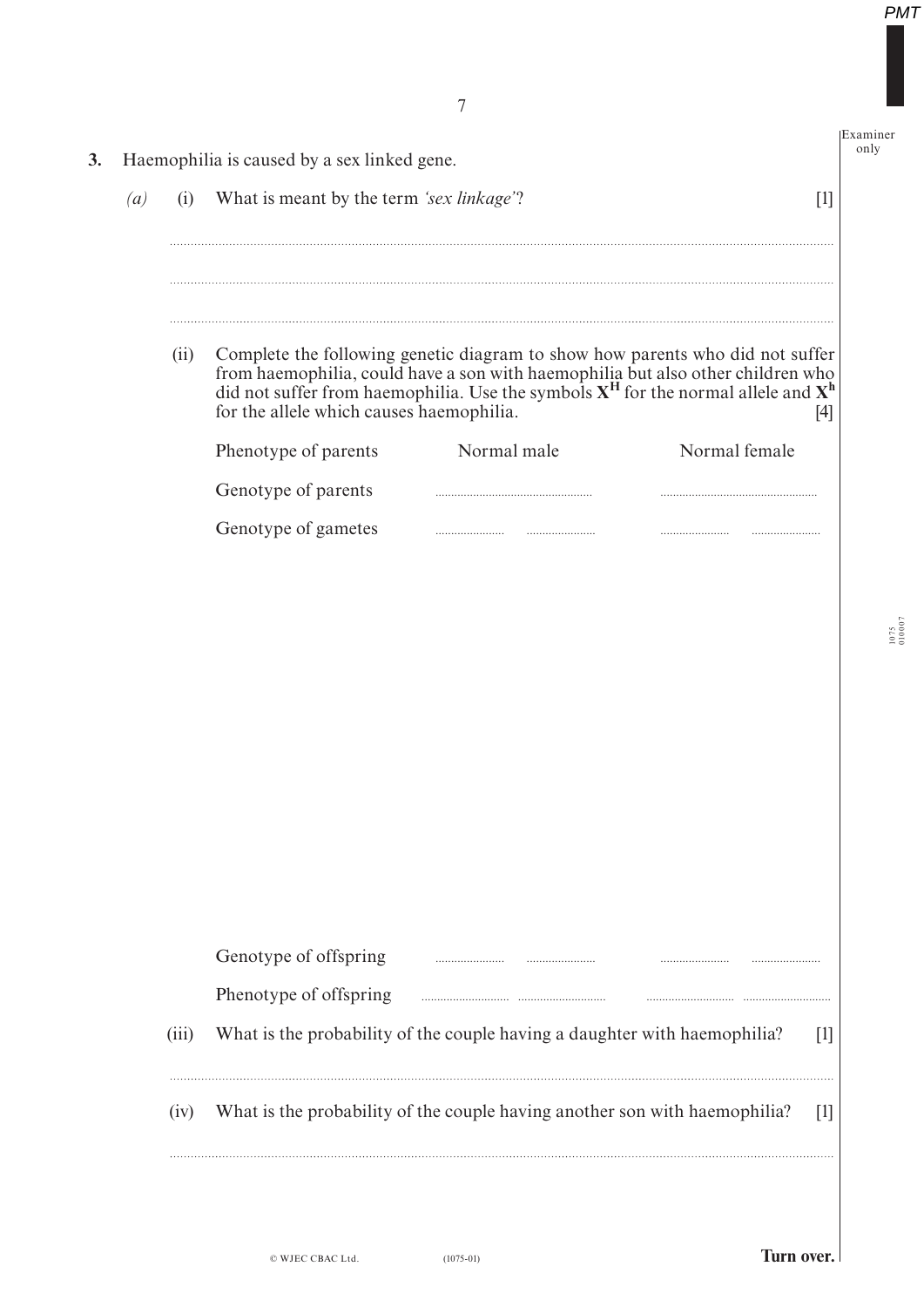|     | Genotype                                               | AaBb                                                                                                                                                                                                                                                                  | AaBb |     |
|-----|--------------------------------------------------------|-----------------------------------------------------------------------------------------------------------------------------------------------------------------------------------------------------------------------------------------------------------------------|------|-----|
|     | Genotype of gametes                                    |                                                                                                                                                                                                                                                                       |      |     |
|     |                                                        |                                                                                                                                                                                                                                                                       |      |     |
|     |                                                        |                                                                                                                                                                                                                                                                       |      |     |
|     |                                                        |                                                                                                                                                                                                                                                                       |      |     |
|     |                                                        |                                                                                                                                                                                                                                                                       |      |     |
|     |                                                        |                                                                                                                                                                                                                                                                       |      |     |
|     |                                                        |                                                                                                                                                                                                                                                                       |      |     |
|     |                                                        |                                                                                                                                                                                                                                                                       |      |     |
|     |                                                        |                                                                                                                                                                                                                                                                       |      |     |
|     |                                                        |                                                                                                                                                                                                                                                                       |      |     |
|     |                                                        |                                                                                                                                                                                                                                                                       |      |     |
|     |                                                        |                                                                                                                                                                                                                                                                       |      |     |
|     | Genotype of offspring                                  | <br>                                                                                                                                                                                                                                                                  |      |     |
|     | Ratio of Phenotype                                     |                                                                                                                                                                                                                                                                       |      |     |
| (c) | phenotypes were very rare. Explain these observations. | In another cross between two individuals with the genotype DdEe, where the genes D and<br>E are on the same chromosome, the offspring showed four different types of phenotype.<br>The phenotype of some of the offspring were far more common than expected and some |      | [2] |
|     |                                                        |                                                                                                                                                                                                                                                                       |      |     |
|     |                                                        |                                                                                                                                                                                                                                                                       |      |     |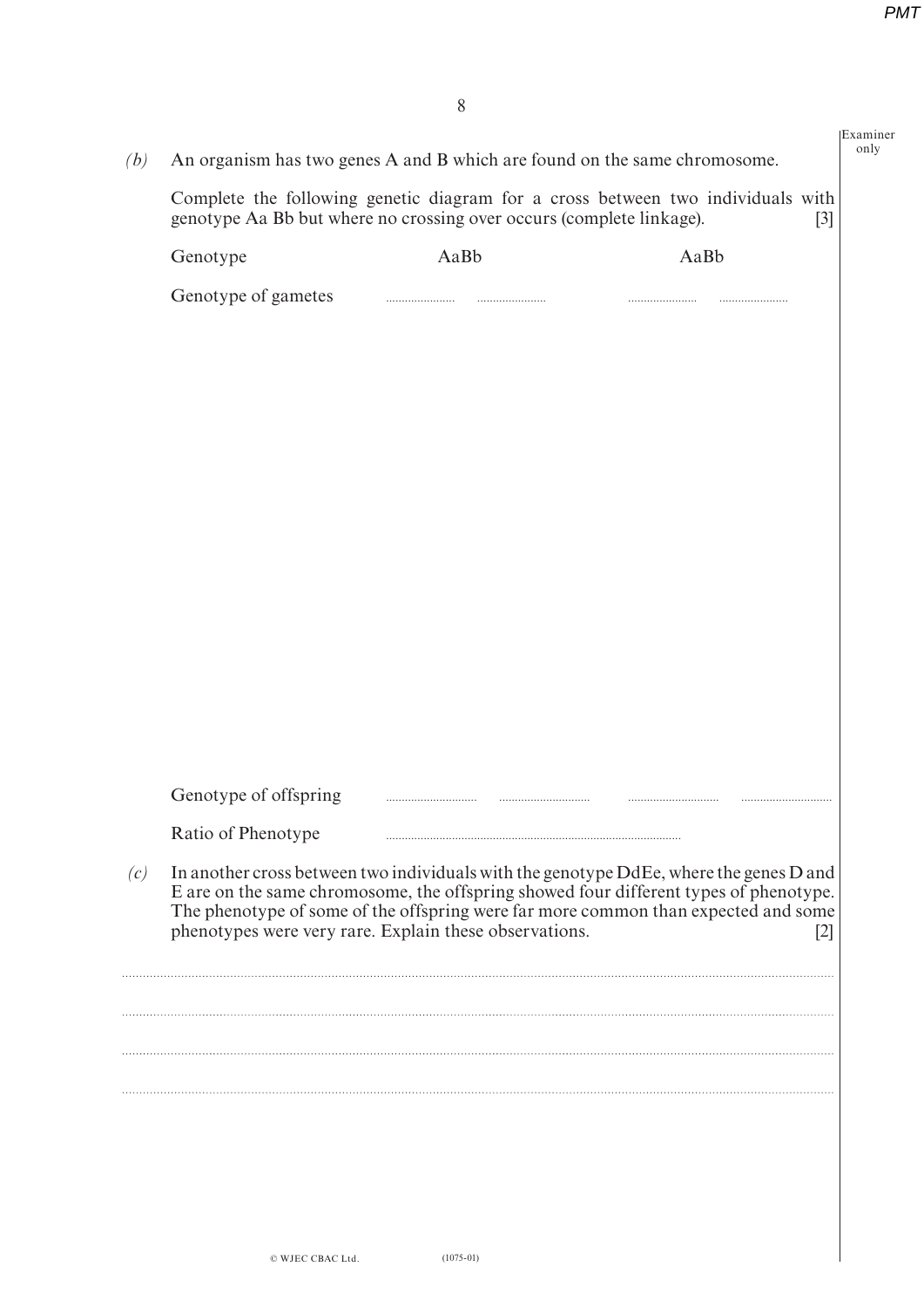Examiner only

**4.** The diagram below represents a section through a human ovary showing the developmental stages which lead to ovulation.



| $\alpha$ |       | Label the structures $A - C$ shown on the diagram above.              |  |
|----------|-------|-----------------------------------------------------------------------|--|
|          |       | What process is taking place at P?                                    |  |
|          |       |                                                                       |  |
|          | (111) | Name the hormone produced by the developing embryo which prevents the |  |

(iii) Name the hormone produced by the developing embryo which prevents the breakdown of structure **C**. [1]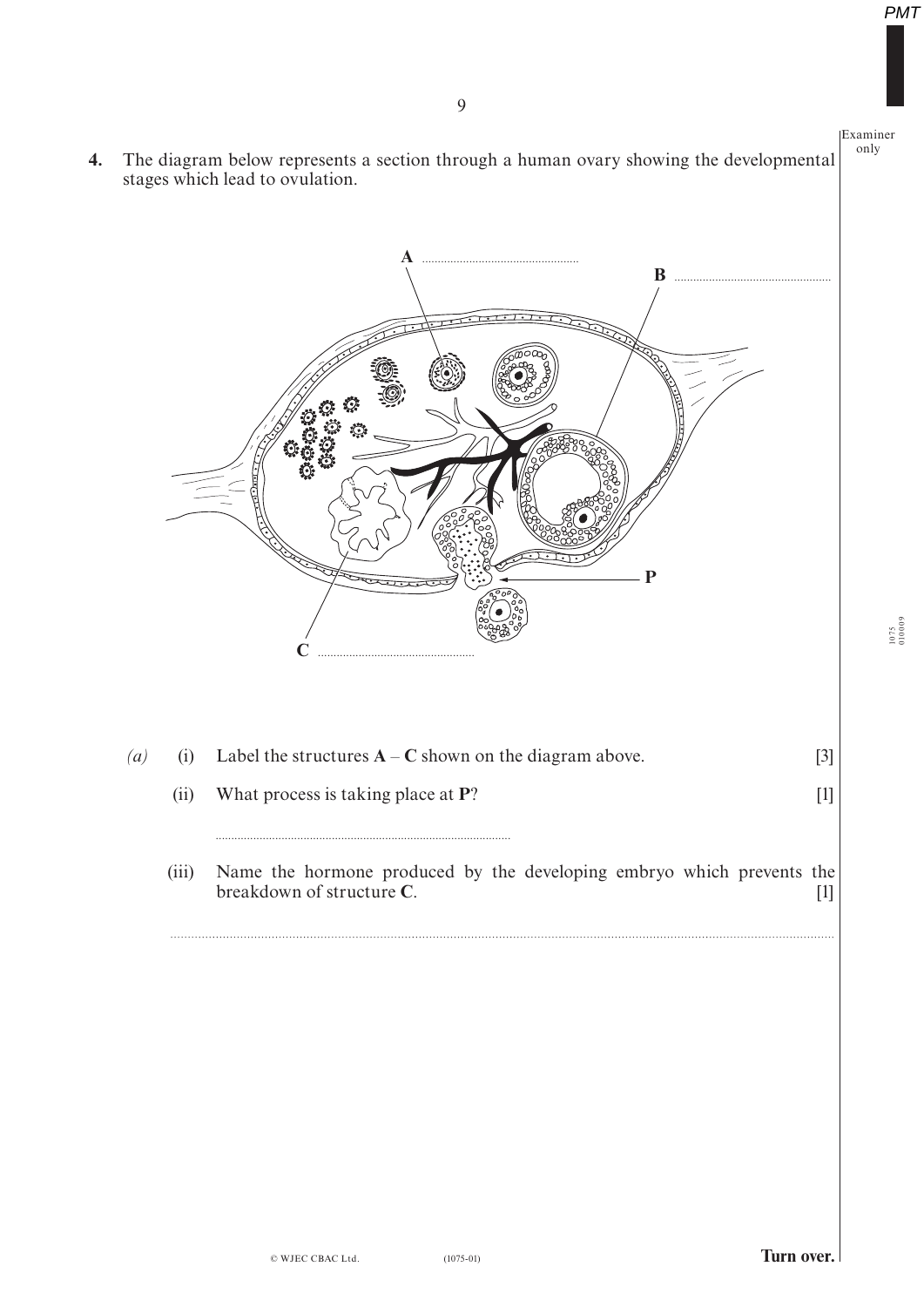Examiner only



*(b)* The diagram below represents the stages of oogenesis and fertilisation.

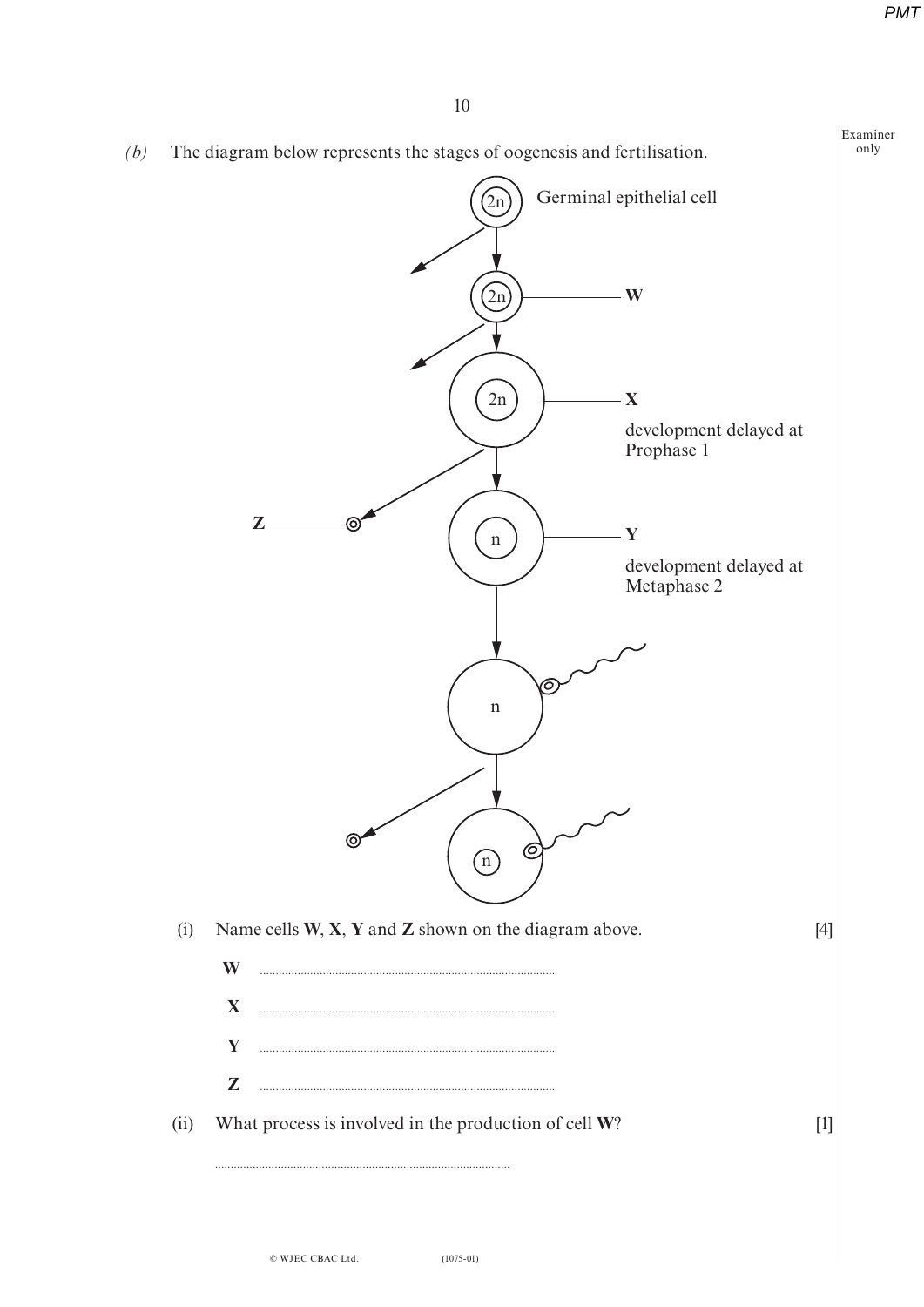Examiner

only (iii) In the circles below draw diagrams showing **two pairs** of homologous chromosomes as they would appear in cell **X** on the diagram opposite (Prophase 1) and the appearance of the chromosomes following cell division to form cell **Y** on the diagram opposite (Metaphase 2). diagram opposite (Metaphase 2).

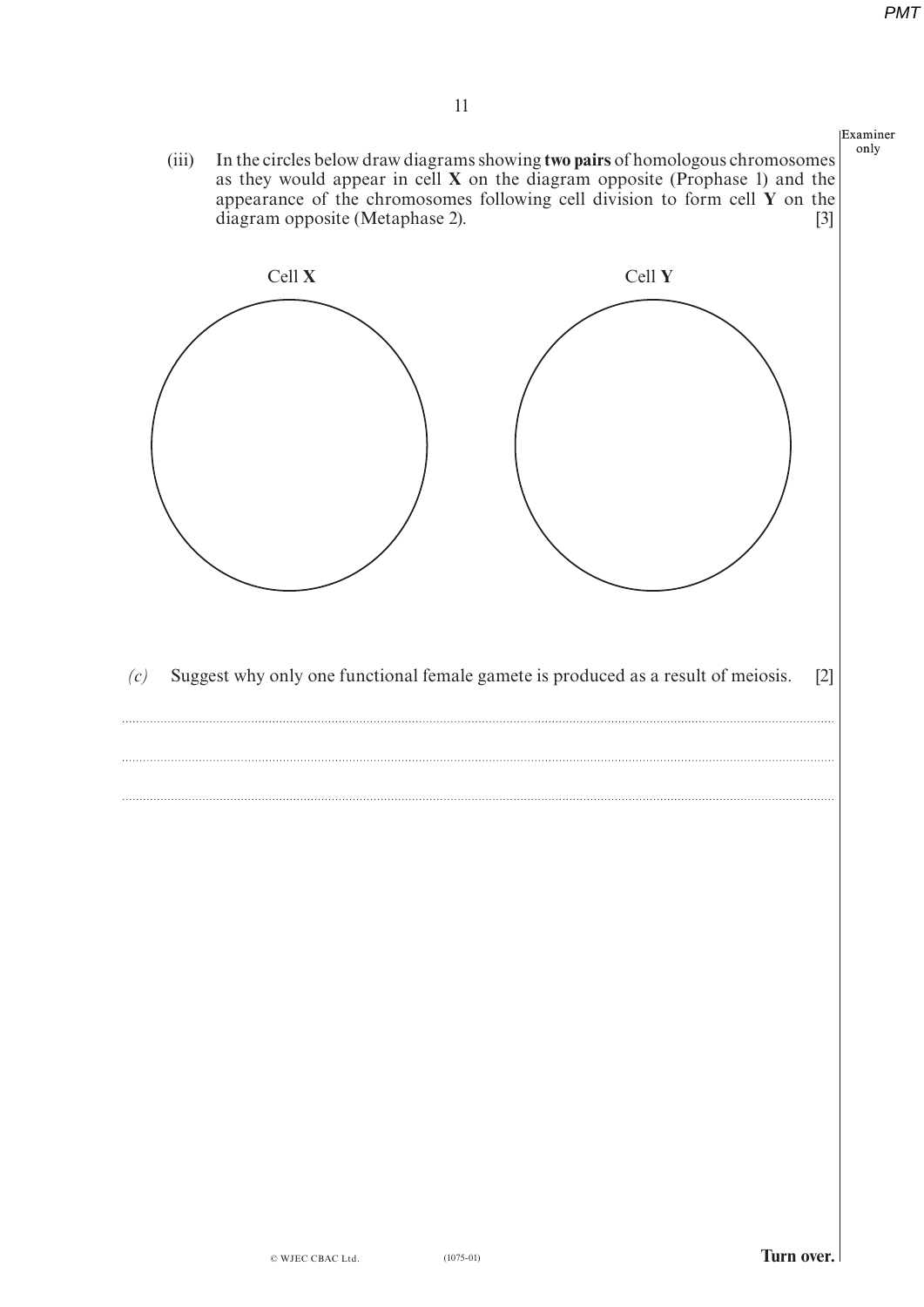Examiner

**5.** The treatment of sewage produces sludge as a product. This sludge contains high concentrations of nitrogen compounds such as nitrates and ammonia. only

Experiments have been carried out into the leaching of nitrate from grassland to which sludge has been applied. The sludge was applied to two areas of grassland. On one area it was spread onto the surface whilst in the other it was injected at various points across the area.

The rate of leaching was measured by taking samples from the water flowing through the soil and measuring the concentration of nitrate in them after different volumes of rainfall had fallen.

The graph below shows the results obtained.

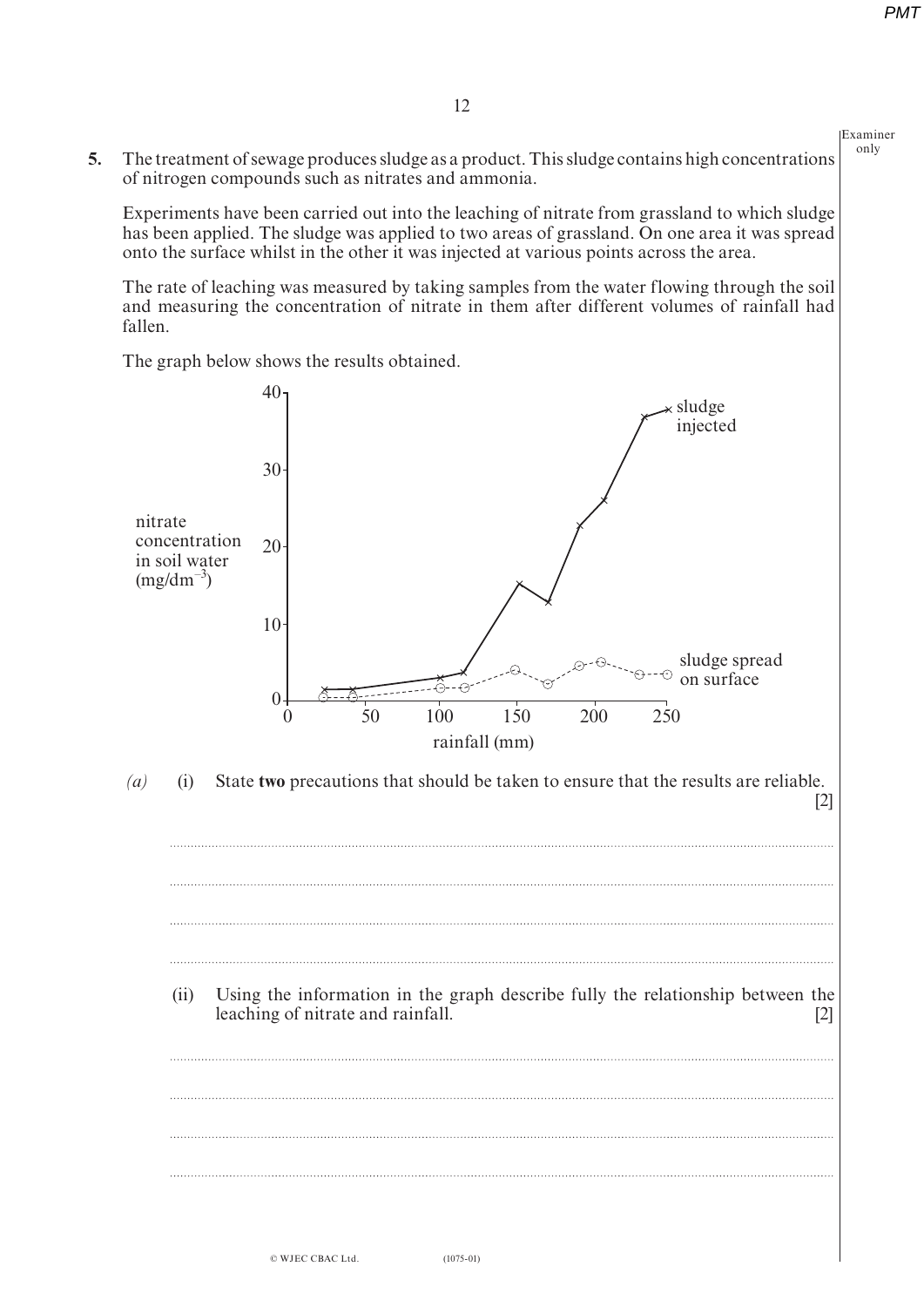|     | (iii) | Using the data from the graph opposite, what advice would you give to a farmer<br>as to the best time to apply sludge to the farmer's field for maximum benefit? [1]                         | Examiner<br>only |
|-----|-------|----------------------------------------------------------------------------------------------------------------------------------------------------------------------------------------------|------------------|
| (b) |       | The presence of high nitrate levels in rivers can lead to eutrophication. Briefly describe<br>why eutrophication can result in the death of fish and many invertebrates in a river.<br>$[3]$ |                  |
|     |       |                                                                                                                                                                                              |                  |
| (c) |       | Describe and explain what type of crops a farmer could grow to increase the nitrate level<br>in the soil without using fertilisers, such as sludge.<br>$[3]$                                 |                  |
|     |       |                                                                                                                                                                                              |                  |
|     |       |                                                                                                                                                                                              |                  |
|     |       |                                                                                                                                                                                              |                  |
|     |       |                                                                                                                                                                                              |                  |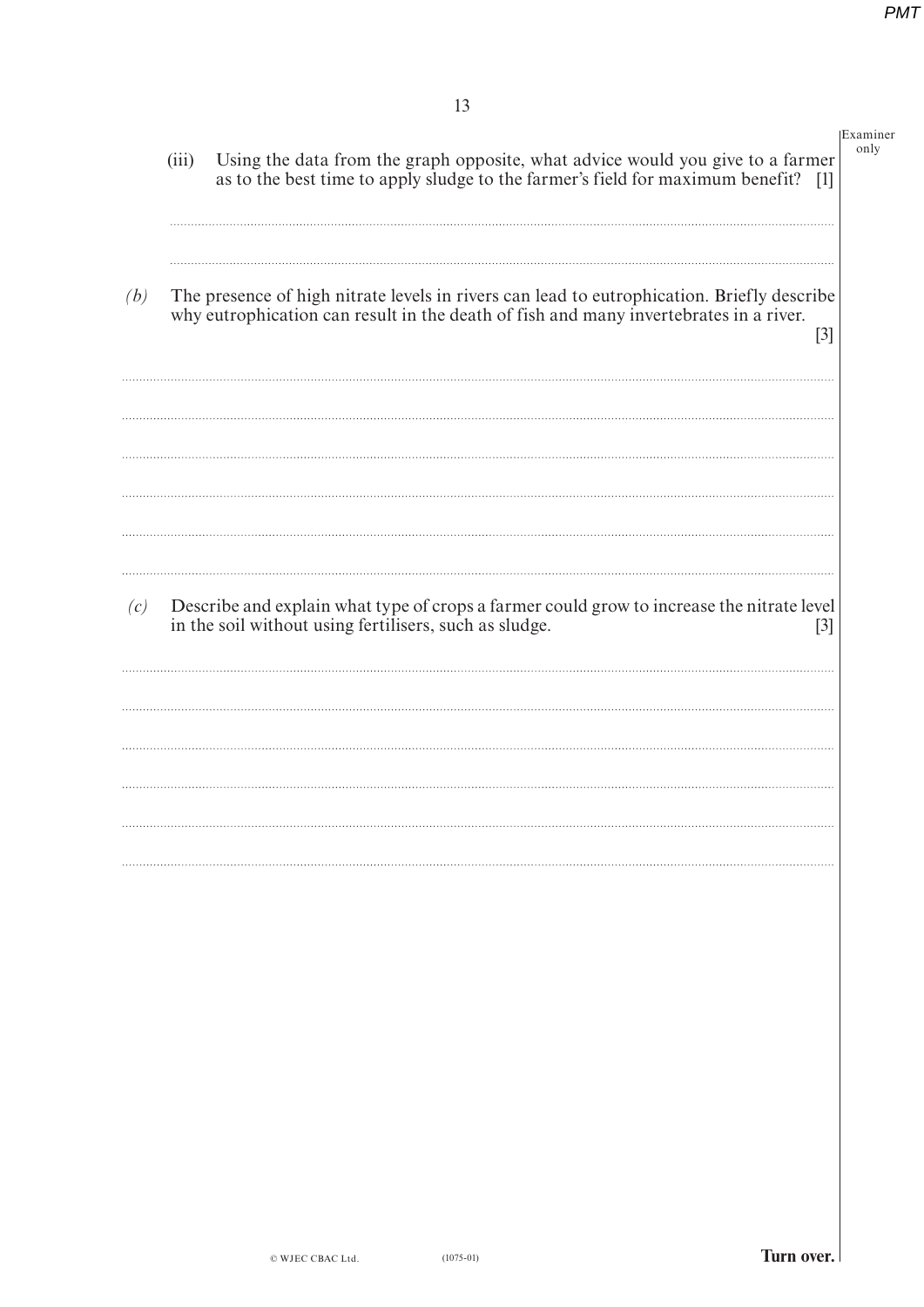| $\left(a\right)$ |      | Explain what is meant by the term gross primary productivity.<br>$\vert \, \vert \, \vert$                                                                                                                                                                                   |
|------------------|------|------------------------------------------------------------------------------------------------------------------------------------------------------------------------------------------------------------------------------------------------------------------------------|
| (b)              |      | It has been found that an increase in temperature has a greater effect on the rate of<br>respiration in a plant than on the rate of photosynthesis.<br>Using this information, explain what effect an increase in temperature has on the net<br>primary productivity.<br>[2] |
| (c)              | (i)  | Give two ways by which energy is lost as it passes from one trophic level to the<br>next.<br>$\lceil 2 \rceil$                                                                                                                                                               |
|                  | (ii) | Consumption efficiency is defined as the percentage of net production at one<br>trophic level that is consumed by the next.<br>Suggest why the consumption efficiency of herbivores is much lower than that of<br>carnivores.<br> 2                                          |
| (d)              |      | Tropical marine or tropical lake ecosystems generally have one or two more trophic<br>levels than terrestrial ecosystems. Suggest one reason why this is the case.<br>[1]                                                                                                    |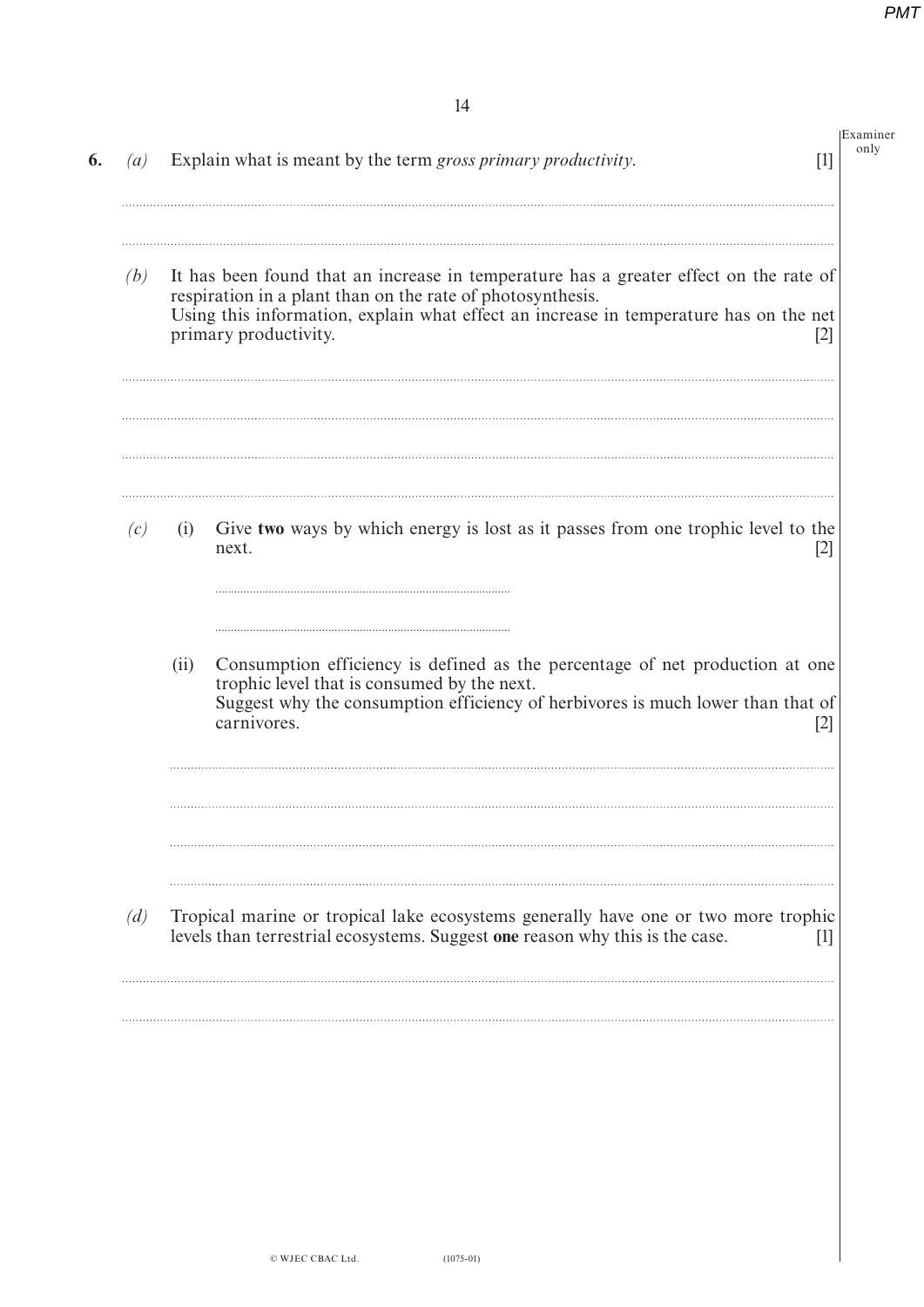| 7. |         |                   | Answer one of the following questions.<br>Any diagrams included in your answers must be fully annotated.                            | Examiner |
|----|---------|-------------------|-------------------------------------------------------------------------------------------------------------------------------------|----------|
|    | Either, | $\left( a\right)$ | Describe how a nucleotide sequence on a DNA molecule results in the<br>production of a polypeptide.                                 |          |
|    | Or      | (b)               | Describe the principles and techniques involved in the cloning of plants.<br>Give the advantages and disadvantages of this process. | $[10]$   |
|    |         |                   |                                                                                                                                     |          |
|    |         |                   |                                                                                                                                     |          |
|    |         |                   |                                                                                                                                     |          |
|    |         |                   |                                                                                                                                     |          |
|    |         |                   |                                                                                                                                     |          |
|    |         |                   |                                                                                                                                     |          |
|    |         |                   |                                                                                                                                     |          |
|    |         |                   |                                                                                                                                     |          |
|    |         |                   |                                                                                                                                     |          |
|    |         |                   |                                                                                                                                     |          |
|    |         |                   |                                                                                                                                     |          |
|    |         |                   |                                                                                                                                     |          |
|    |         |                   |                                                                                                                                     |          |
|    |         |                   |                                                                                                                                     |          |
|    |         |                   |                                                                                                                                     |          |
|    |         |                   |                                                                                                                                     |          |

© WJEC CBAC Ltd.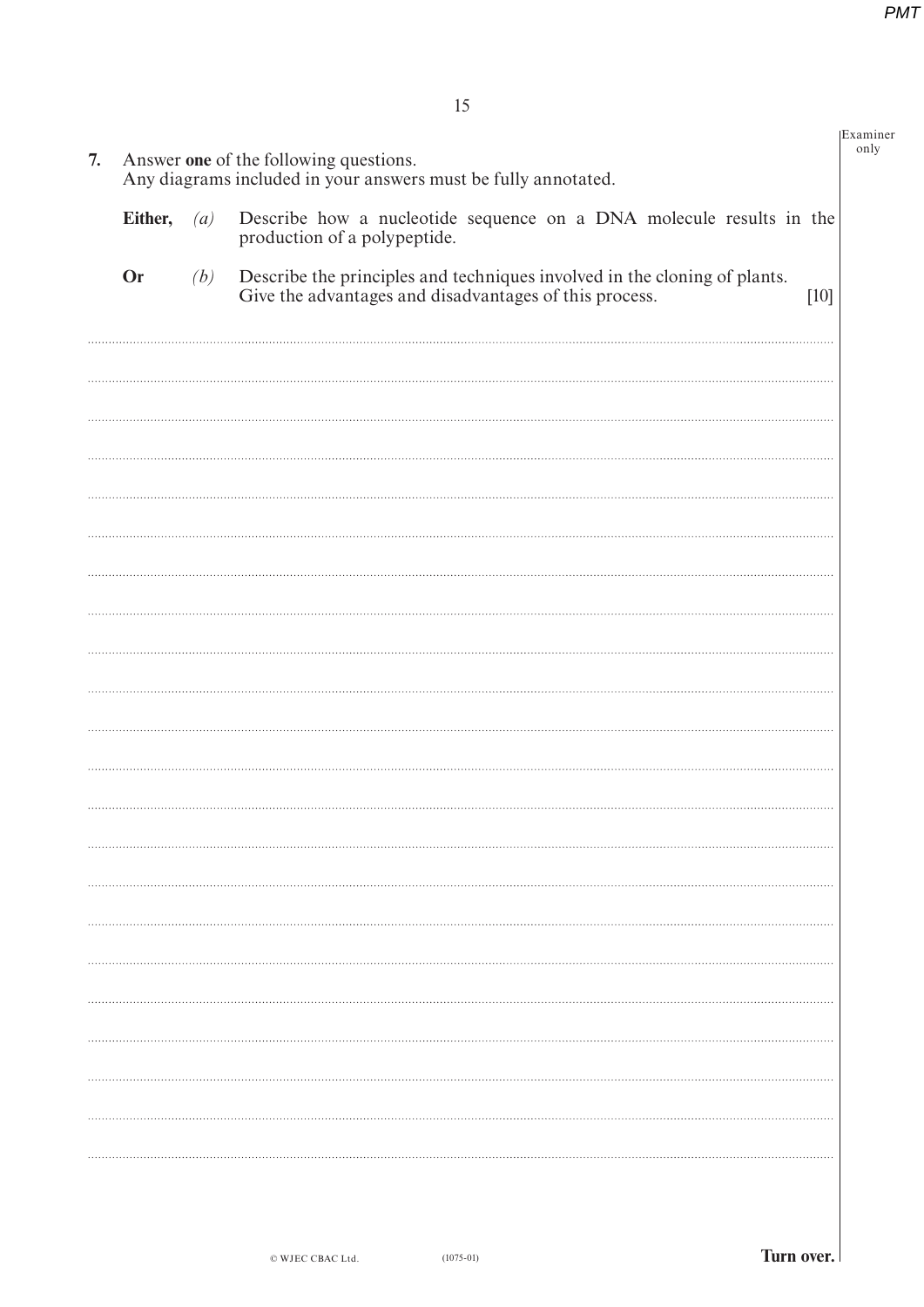| 16    |                  |
|-------|------------------|
|       | Examiner<br>only |
|       |                  |
|       |                  |
|       |                  |
|       |                  |
|       |                  |
|       |                  |
|       |                  |
|       |                  |
|       |                  |
|       |                  |
|       |                  |
|       |                  |
|       |                  |
|       |                  |
|       |                  |
|       |                  |
|       |                  |
|       |                  |
|       |                  |
|       |                  |
|       |                  |
|       |                  |
|       |                  |
| .<br> |                  |
|       |                  |
|       |                  |
|       |                  |
|       |                  |